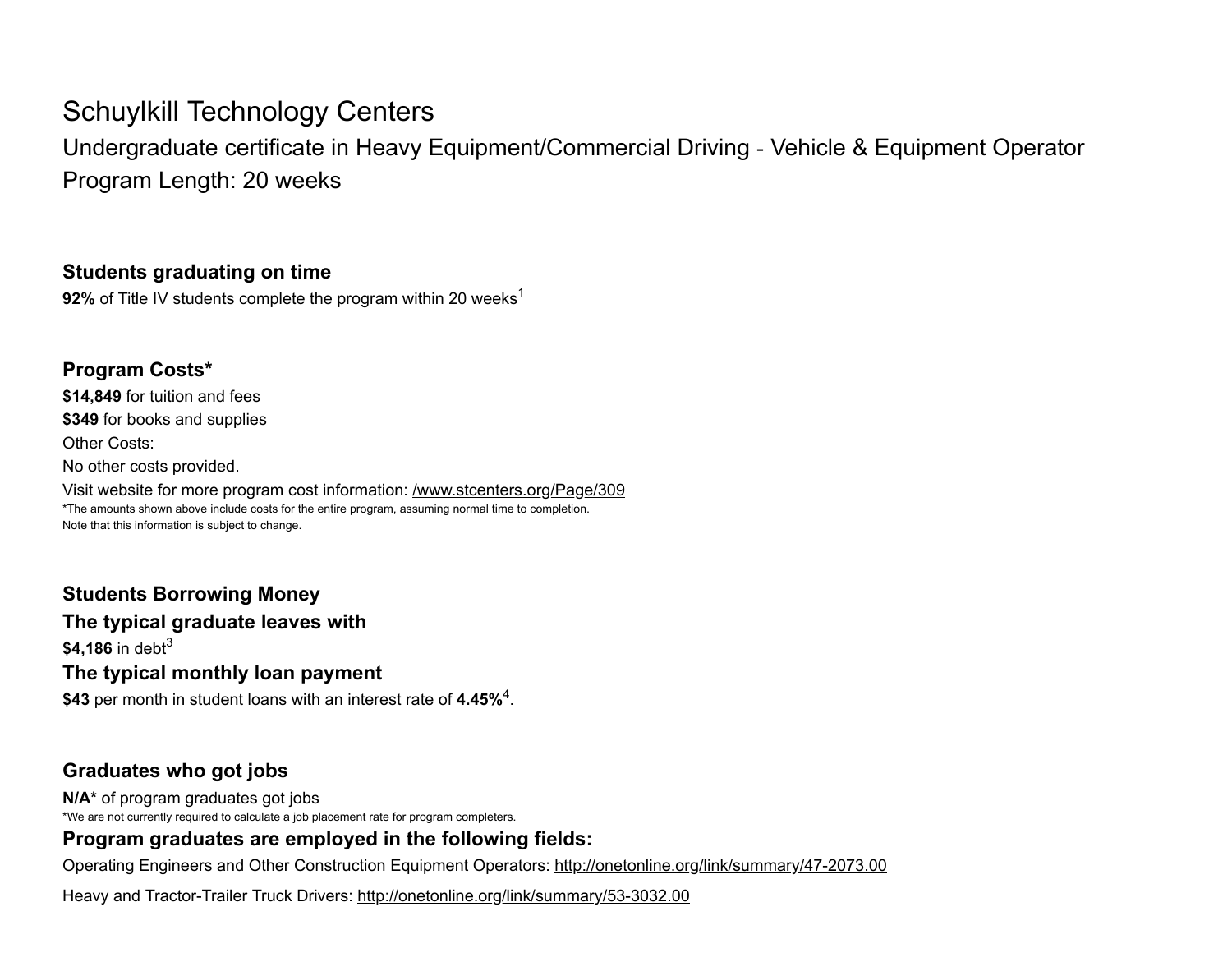Excavating and Loading Machine and Dragline Operators: http://onetonline.org/link/summary/53-7032.00

#### Licensure Requirements $^6$

Program meets licensure requirements in: Pennsylvania

#### Additional Information:

No additional notes provided.

Date Created: 3/13/2018 These disclosures are required by the U.S. Department of Education